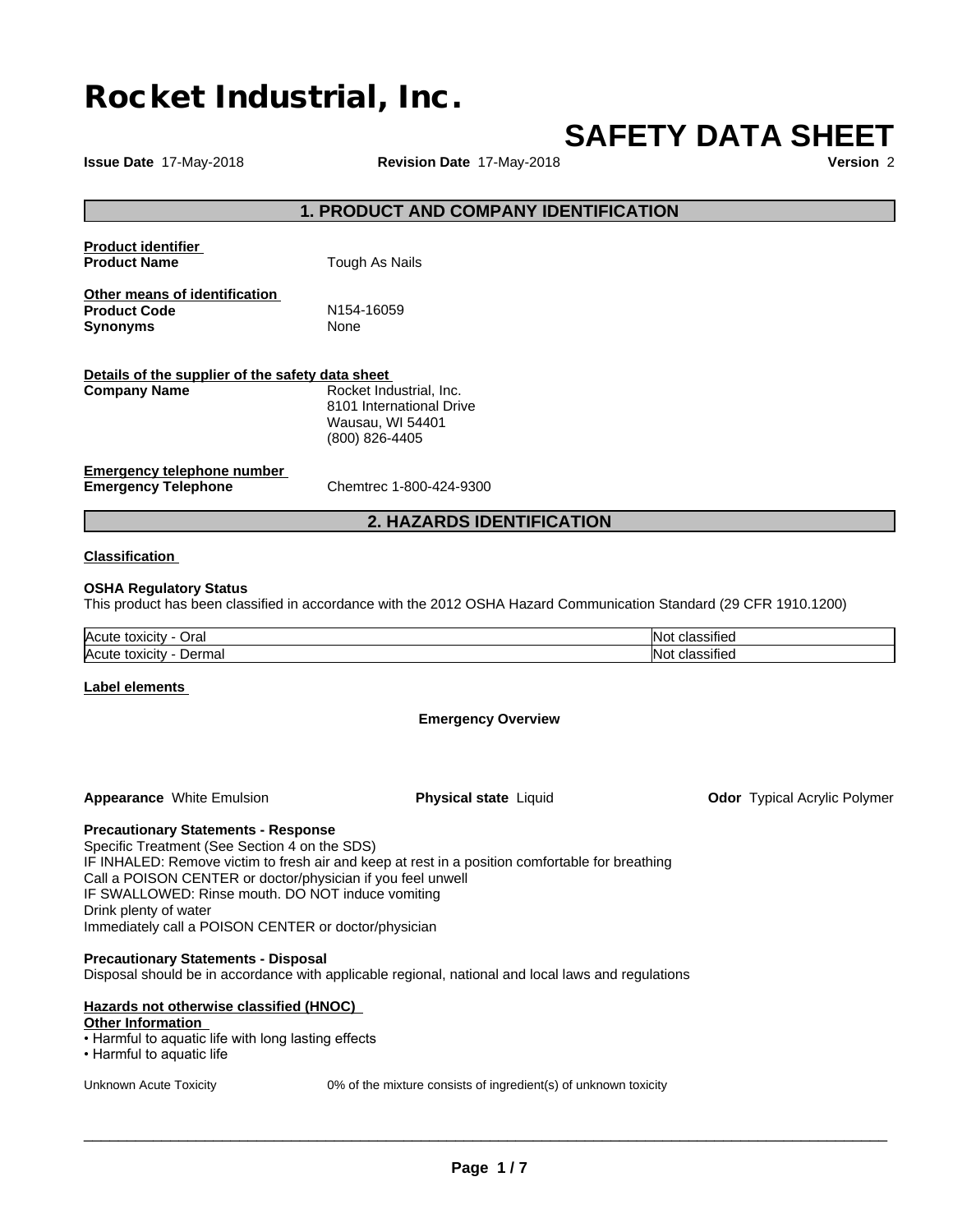## **3. COMPOSITION/INFORMATION ON INGREDIENTS**

| <b>Chemical Name</b>                                                                                                                    |                        | <b>CAS No.</b>                                                                                                          | Weight-%                                                                                          | <b>Trade Secret</b> |
|-----------------------------------------------------------------------------------------------------------------------------------------|------------------------|-------------------------------------------------------------------------------------------------------------------------|---------------------------------------------------------------------------------------------------|---------------------|
| Tributoxyethyl Phosphate                                                                                                                |                        | 78-51-3                                                                                                                 | $1 - 5$                                                                                           |                     |
|                                                                                                                                         |                        |                                                                                                                         | *The exact percentage (concentration) of composition has been withheld as a trade secret.         |                     |
|                                                                                                                                         |                        | <b>4. FIRST AID MEASURES</b>                                                                                            |                                                                                                   |                     |
| <b>First aid measures</b>                                                                                                               |                        |                                                                                                                         |                                                                                                   |                     |
| <b>Skin Contact</b>                                                                                                                     |                        | Wash off immediately with soap and plenty of water.                                                                     |                                                                                                   |                     |
| Eye contact                                                                                                                             |                        | Rinse thoroughly with plenty of water for at least 15 minutes, lifting lower and upper eyelids.<br>Consult a physician. |                                                                                                   |                     |
| <b>Inhalation</b>                                                                                                                       |                        | Remove to fresh air.                                                                                                    |                                                                                                   |                     |
| Ingestion                                                                                                                               |                        | Clean mouth with water and drink afterwards plenty of water.                                                            |                                                                                                   |                     |
| Most important symptoms and effects, both acute and delayed                                                                             |                        |                                                                                                                         |                                                                                                   |                     |
| <b>Symptoms</b>                                                                                                                         | Information.           | Any additional important symptoms and effects are described in Section 11: Toxicology                                   |                                                                                                   |                     |
| Indication of any immediate medical attention and special treatment needed                                                              |                        |                                                                                                                         |                                                                                                   |                     |
| Note to physicians                                                                                                                      | Treat symptomatically. |                                                                                                                         |                                                                                                   |                     |
|                                                                                                                                         |                        | <b>5. FIRE-FIGHTING MEASURES</b>                                                                                        |                                                                                                   |                     |
| Suitable extinguishing media<br>Use extinguishing measures that are appropriate to local circumstances and the surrounding environment. |                        |                                                                                                                         |                                                                                                   |                     |
|                                                                                                                                         |                        |                                                                                                                         | Unsuitable extinguishing media Caution: Use of water spray when fighting fire may be inefficient. |                     |
| Specific hazards arising from the chemical<br>No Information available.                                                                 |                        |                                                                                                                         |                                                                                                   |                     |
| <b>Explosion data</b>                                                                                                                   |                        |                                                                                                                         |                                                                                                   |                     |

**Sensitivity to Mechanical Impact** None. **Sensitivity to Static Discharge** None.

#### **Protective equipment and precautions for firefighters**

As in any fire, wear self-contained breathing apparatus pressure-demand, MSHA/NIOSH (approved or equivalent) and full protective gear.

#### **6. ACCIDENTAL RELEASE MEASURES**

#### **Personal precautions, protective equipment and emergency procedures**

**Personal precautions** Ensure adequate ventilation, especially in confined areas. **Environmental precautions Environmental precautions** Do not allow into any storm sewer drains, lakes, streams, ponds, estuaries, oceans or other surface water bodies. Should not be released into the environment. Dispose of according to all local city, state and federal rules and regulations.

#### **Methods and material for containment and cleaning up**

**Methods for containment** Prevent further leakage or spillage if safe to do so.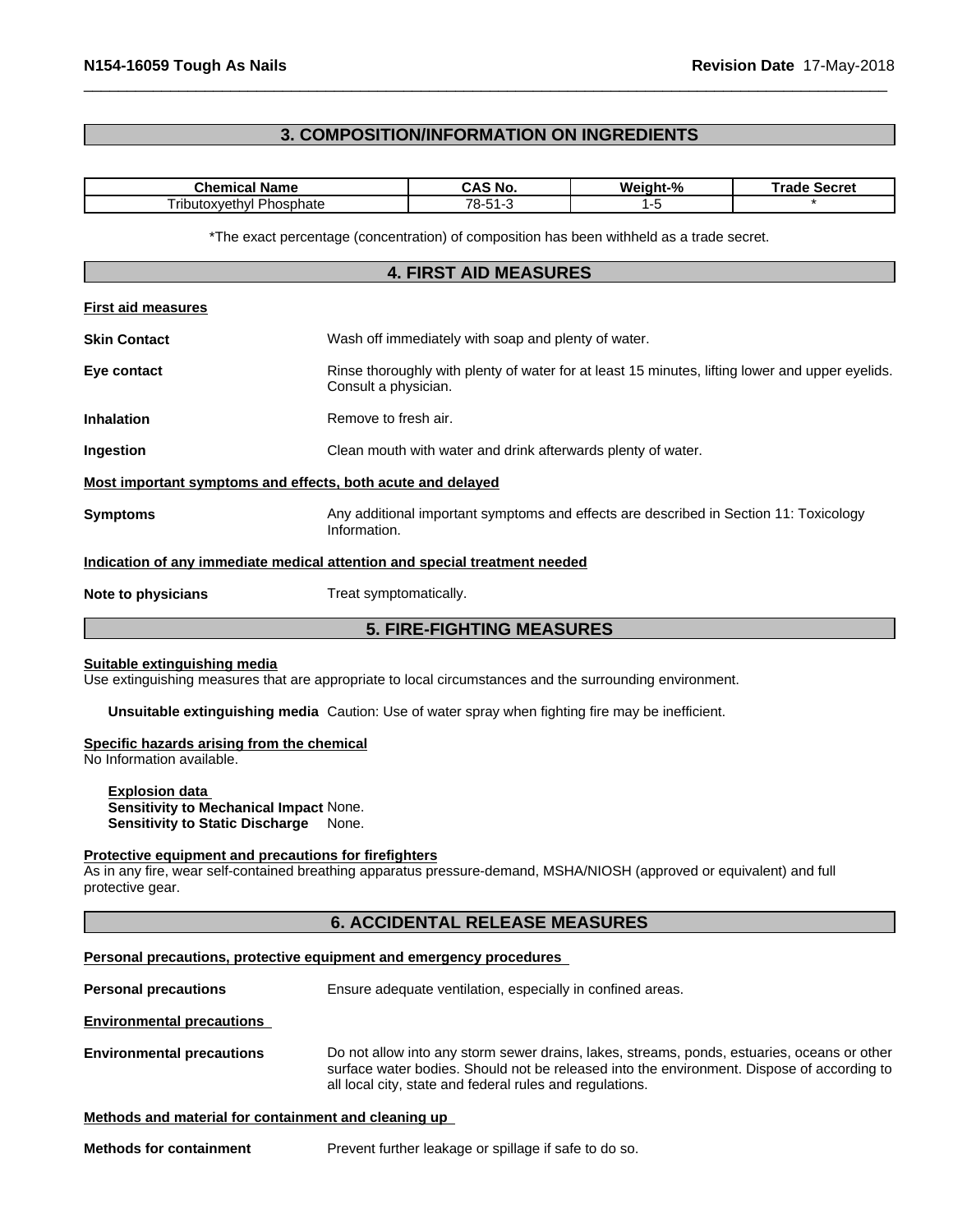| Methods for cleaning up                                      | Pick up and transfer to properly labeled containers.                     |  |
|--------------------------------------------------------------|--------------------------------------------------------------------------|--|
|                                                              | <b>7. HANDLING AND STORAGE</b>                                           |  |
| <b>Precautions for safe handling</b>                         |                                                                          |  |
| Advice on safe handling                                      | Handle in accordance with good industrial hygiene and safety practice.   |  |
| Conditions for safe storage, including any incompatibilities |                                                                          |  |
| <b>Storage Conditions</b>                                    | Keep containers tightly closed in a dry, cool and well-ventilated place. |  |
| Incompatible materials                                       | None known based on information supplied.                                |  |

# **8. EXPOSURE CONTROLS/PERSONAL PROTECTION**

#### **Control parameters**

#### **Exposure Guidelines** .

| <b>Chemical Name</b>        | <b>ACGIH TLV</b> | <b>OSHA PEL</b>                       | <b>NIOSH IDLH</b>           |
|-----------------------------|------------------|---------------------------------------|-----------------------------|
| 2-(2-methoxypropoxy)propano | STEL: 150 ppm    | TWA: 100 ppm                          | IDLH: 600 ppm               |
| 34590-94-8                  | TWA: 100 ppm     | TWA: 600 mg/m <sup>3</sup>            | TWA: 100 ppm                |
|                             |                  | (vacated) TWA: 100 ppm                | TWA: $600 \text{ mg/m}^3$   |
|                             |                  | (vacated) TWA: $600 \text{ mg/m}^3$   | STEL: 150 ppm               |
|                             |                  | (vacated) STEL: 150 ppm               | STEL: 900 mg/m <sup>3</sup> |
|                             |                  | (vacated) STEL: 900 mg/m <sup>3</sup> |                             |
|                             |                  | (vacated) $S^*$                       |                             |
|                             |                  |                                       |                             |

*NIOSH IDLH Immediately Dangerous to Life or Health*

**Other Information** Vacated limits revoked by the Court of Appeals decision in AFL-CIO v.OSHA, 965 F.2d 962 (11th Cir., 1992).

#### **Appropriate engineering controls**

**Engineering Controls** Showers, Eyewash stations & Ventilation systems.

#### **Individual protection measures, such as personal protective equipment**

**Eye/face protection** Wear safety glasses with side shields (or goggles).

**Skin and body protection** Wear protective gloves and protective clothing.

- **Respiratory protection** If exposure limits are exceeded or irritation is experienced, NIOSH/MSHA approved respiratory protection should be worn. Positive-pressure supplied air respirators may be required for high airborne contaminant concentrations. Respiratory protection must be provided in accordance with current local regulations.
- General **Hygiene Handle in accordance with good industrial hygiene and safety practice. Wear suitable** gloves and eye/face protection.

#### **9. PHYSICAL AND CHEMICAL PROPERTIES**

#### **Information on basic physical and chemical properties**

| <b>Physical state</b><br>Appearance | Liauid<br>White Emulsion       |
|-------------------------------------|--------------------------------|
| Color                               | White                          |
| Odor                                | <b>Typical Acrylic Polymer</b> |
| Odor threshold                      | No Information available       |
|                                     |                                |

**pH** 8.0 - 9.0

**Property Remarks** • **Malues Remarks** • **Method**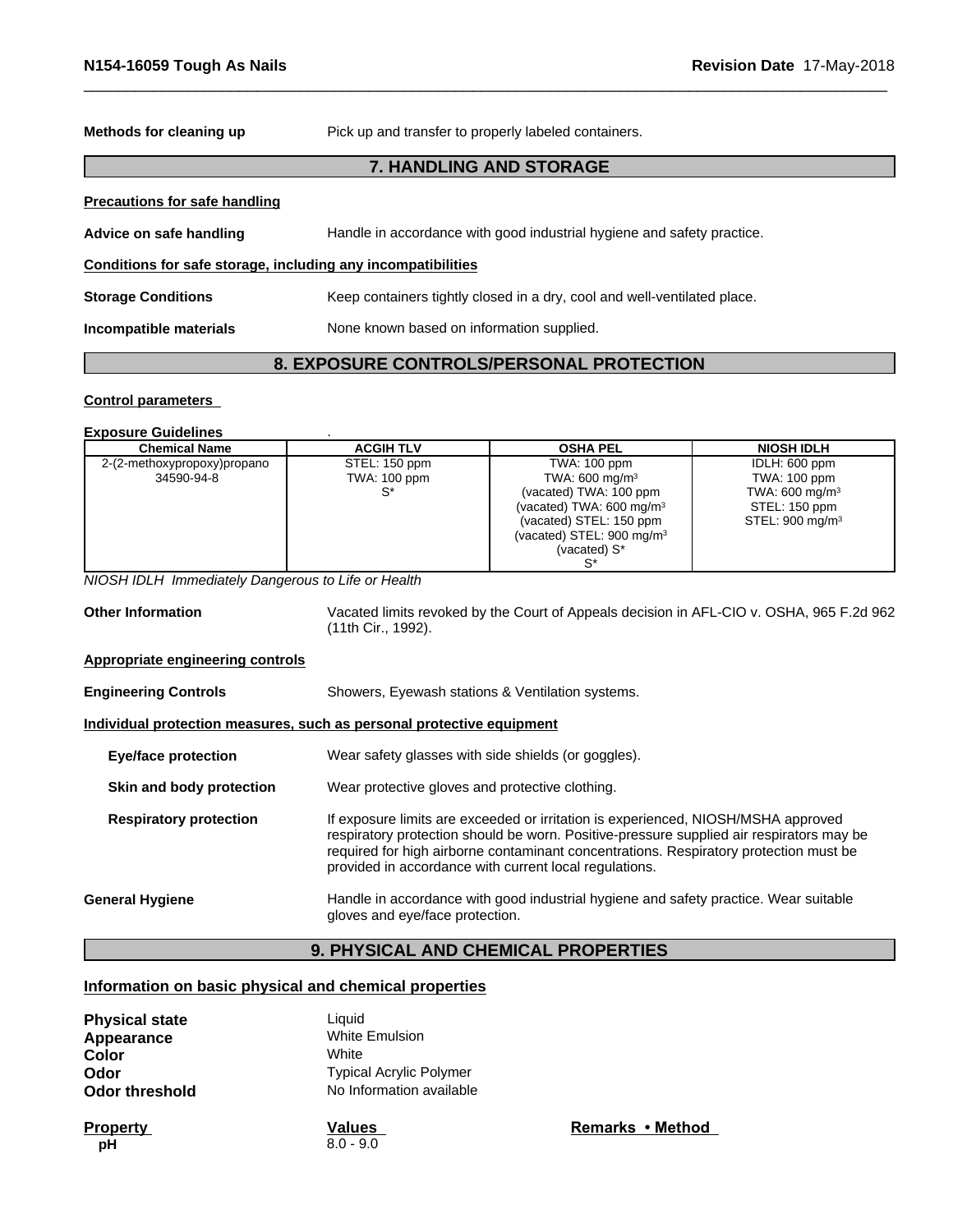|  |  | Revision Date 17-May-2018 |
|--|--|---------------------------|
|--|--|---------------------------|

| <b>Specific Gravity</b>           | 1.03                     |
|-----------------------------------|--------------------------|
| <b>Viscosity</b>                  | $< 25$ cP @ 25°C         |
| Melting point/freezing point      | No Information available |
| <b>Flash point</b>                | None                     |
| Boiling point / boiling range     | 100 °C / 212 °F Degrees  |
| <b>Evaporation rate</b>           | No Information available |
| Flammability (solid, gas)         | No data available        |
| <b>Flammability Limits in Air</b> |                          |
| <b>Upper flammability limit:</b>  | No Information available |
| Lower flammability limit:         | No Information available |
| Vapor pressure                    | No Information available |
| Vapor density                     | No Information available |
| <b>Water solubility</b>           | Emulsifies               |
| <b>Partition coefficient</b>      | No Information available |
| <b>Autoignition temperature</b>   | No Information available |
| <b>Decomposition temperature</b>  | No Information available |
| )thar Information                 |                          |

# **Other Information**

| <b>Density Lbs/Gal</b> | 8.56 |
|------------------------|------|
| <b>VOC Content (%)</b> | 4.8  |

# **10. STABILITY AND REACTIVITY**

# **Reactivity**

No data available

#### **Chemical stability**

Stable under recommended storage conditions.

#### **Possibility of Hazardous Reactions**

None under normal processing.

#### **Conditions to avoid**

Extremes of temperature and direct sunlight.

#### **Incompatible materials**

None known based on information supplied.

#### **Hazardous Decomposition Products**

None known based on information supplied.

### **11. TOXICOLOGICAL INFORMATION**

#### **Information on likely routes of exposure**

#### **Product Information**

| <b>Inhalation</b>   | Avoid breathing vapors or mists. Inhalation of vapors in high concentration may cause<br>irritation of respiratory system. |
|---------------------|----------------------------------------------------------------------------------------------------------------------------|
| Eye contact         | Avoid contact with eyes. Contact with eyes may cause irritation.                                                           |
| <b>Skin Contact</b> | Avoid contact with skin. Prolonged or repeated contact may dry skin and cause irritation.                                  |
| <b>Ingestion</b>    | Do not taste or swallow. Ingestion may cause irritation to mucous membranes.                                               |

| <b>Chemical Name</b>         | Oral LD50                                      | <b>Dermal LD50</b> | <b>Inhalation LC50</b> |
|------------------------------|------------------------------------------------|--------------------|------------------------|
| Tributoxvethyl.<br>Phosphate | Rat<br>g/kg<br>$\overline{\phantom{0}}$<br>ن = | Rabbit<br>⊦6 mL/ka | Rat<br>ma/L ^<br>` 4 h |
| 78-51-3                      |                                                |                    |                        |

#### **Information on toxicological effects**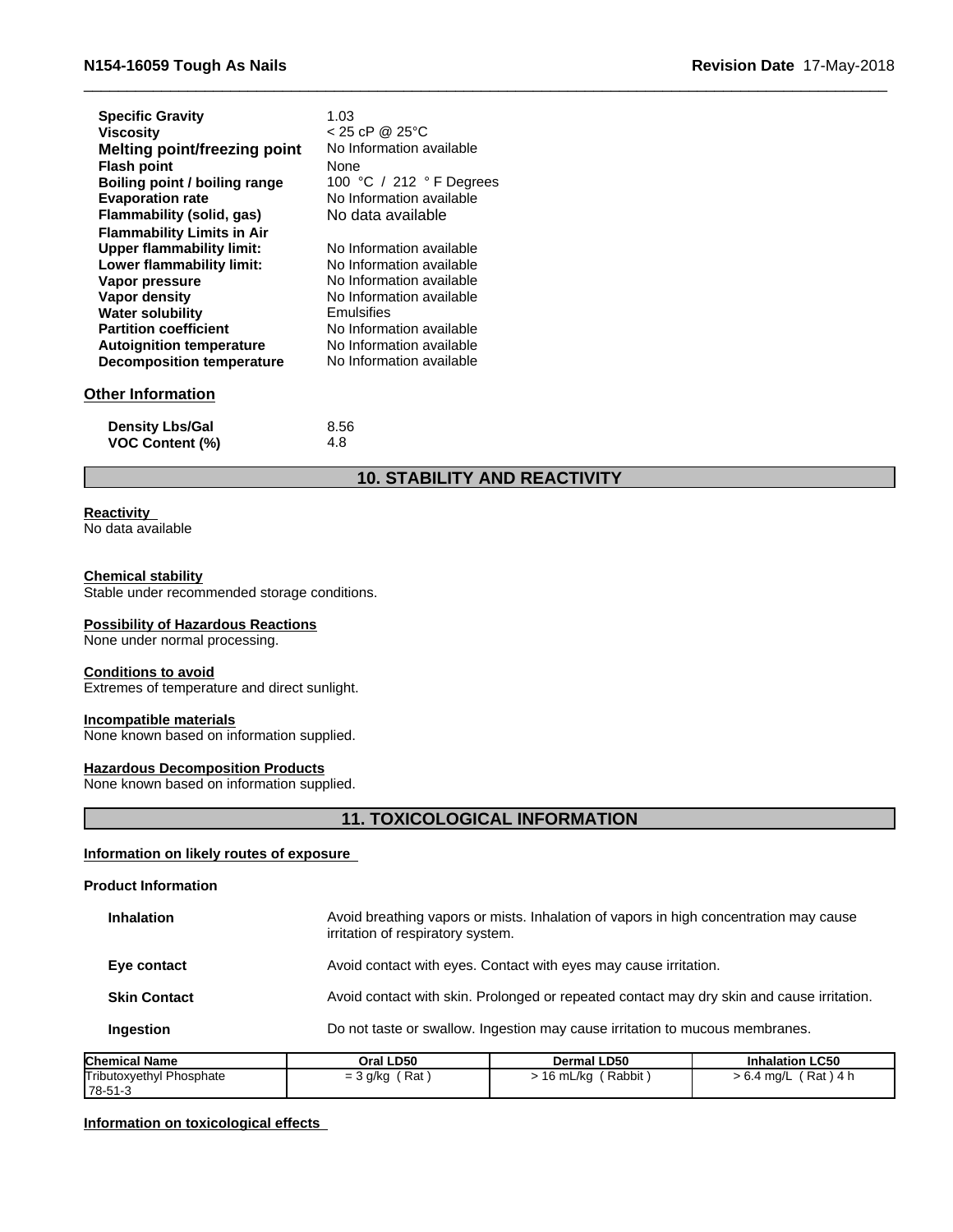**Symptoms** No Information available.

#### **Delayed and immediate effects as well as chronic effects from short and long-term exposure**

| <b>Sensitization</b>                                                                  | No Information available.                                                     |  |  |
|---------------------------------------------------------------------------------------|-------------------------------------------------------------------------------|--|--|
| Germ cell mutagenicity                                                                | No Information available.                                                     |  |  |
| Carcinogenicity                                                                       | No Information available.                                                     |  |  |
| <b>Reproductive toxicity</b>                                                          | No Information available.                                                     |  |  |
| <b>STOT - single exposure</b>                                                         | No Information available.                                                     |  |  |
| <b>STOT - repeated exposure</b>                                                       | No Information available.                                                     |  |  |
| <b>Aspiration hazard</b>                                                              | No Information available.                                                     |  |  |
| Numerical measures of toxicity - Product Information<br><b>Unknown Acute Toxicity</b> | 0% of the mixture consists of ingredient(s) of unknown toxicity               |  |  |
|                                                                                       | The following values are calculated based on chapter 3.1 of the GHS document. |  |  |
| ATEmix (oral)                                                                         | 8.048.00                                                                      |  |  |
| <b>ATEmix (dermal)</b>                                                                | 35,928.00                                                                     |  |  |
| ATEmix (inhalation-dust/mist)                                                         | 265.73                                                                        |  |  |

# **12. ECOLOGICAL INFORMATION**

#### **Ecotoxicity**

23.63% of the mixture consists of components(s) of unknown hazards to the aquatic environment

| <b>Chemical Name</b>               | Algae/aquatic plants               | <b>Fish</b>                         | Crustacea                       |
|------------------------------------|------------------------------------|-------------------------------------|---------------------------------|
| <b>Tributoxyethyl Phosphate</b>    |                                    | 10.4 - 12.0: 96 h Pimephales        |                                 |
| 78-51-3                            |                                    | promelas mg/L LC50 flow-through     |                                 |
| 2-(2-ethoxyethoxy) ethanol         |                                    | 10000: 96 h Lepomis macrochirus     | 3940 - 4670: 48 h Daphnia magna |
| 111-90-0                           |                                    | mg/L LC50 static 19100 - 23900: 96  | mg/L EC50                       |
|                                    |                                    | h Lepomis macrochirus mg/L LC50     |                                 |
|                                    |                                    | flow-through 11400 - 15700: 96 h    |                                 |
|                                    |                                    | Oncorhynchus mykiss mg/L LC50       |                                 |
|                                    |                                    | flow-through 11600 - 16700: 96 h    |                                 |
|                                    |                                    | Pimephales promelas mg/L LC50       |                                 |
|                                    |                                    | flow-through 13400: 96 h Salmo      |                                 |
|                                    |                                    | gairdneri mg/L LC50 flow-through    |                                 |
| [2-(2-Methoxymethylethoxy)methyle] |                                    | 11619: 96 h Pimephales promelas     | 10: 48 h Daphnia magna mg/L     |
| thoxy]-propanol                    |                                    | mg/L LC50 static                    | EC50                            |
| 25498-49-1                         |                                    |                                     |                                 |
| 2-(2-methoxypropoxy)propano        |                                    | 10000: 96 h Pimephales promelas     | 1919: 48 h Daphnia magna mg/L   |
| 34590-94-8                         |                                    | mg/L LC50 static                    | <b>LC50</b>                     |
| Methyl Chloro Isothiazolinone      | $0.03 - 0.13$ : 96 h               | 1.6: 96 h Oncorhynchus mykiss       | 0.12 - 0.3: 48 h Daphnia magna  |
| 26172-55-4                         | Pseudokirchneriella subcapitata    | mg/L LC50 semi-static               | mg/L EC50 Flow through 0.71 -   |
|                                    | mg/L EC50 static 0.11 - 0.16: 72 h |                                     | 0.99: 48 h Daphnia magna mg/L   |
|                                    | Pseudokirchneriella subcapitata    |                                     | EC50 Static 4.71: 48 h Daphnia  |
|                                    | mg/L EC50 static 0.31: 120 h       |                                     | magna mg/L EC50                 |
|                                    | Anabaena flos-aquae mg/L EC50      |                                     |                                 |
| Magnesium Chloride                 | 2200: 72 h Desmodesmus             | 1970 - 3880: 96 h Pimephales        | 140: 48 h Daphnia magna mg/L    |
| 7786-30-3                          | subspicatus mg/L EC50              | promelas mg/L LC50 static 4210: 96  | EC50 Static 1400: 24 h Daphnia  |
|                                    |                                    | h Gambusia affinis mg/L LC50 static | magna mg/L EC50                 |

# **Persistence and degradability**

No Information available.

#### **Bioaccumulation**

Bioaccumulative potential.

| <b>Chemical Name</b>            | coefficient<br><b>Partition</b> |
|---------------------------------|---------------------------------|
| <b>Tributoxyethyl Phosphate</b> | 4.78                            |
| 78-51-3                         | $3.65 - 4.$                     |

#### **Other adverse effects** No Information available

# **13. DISPOSAL CONSIDERATIONS**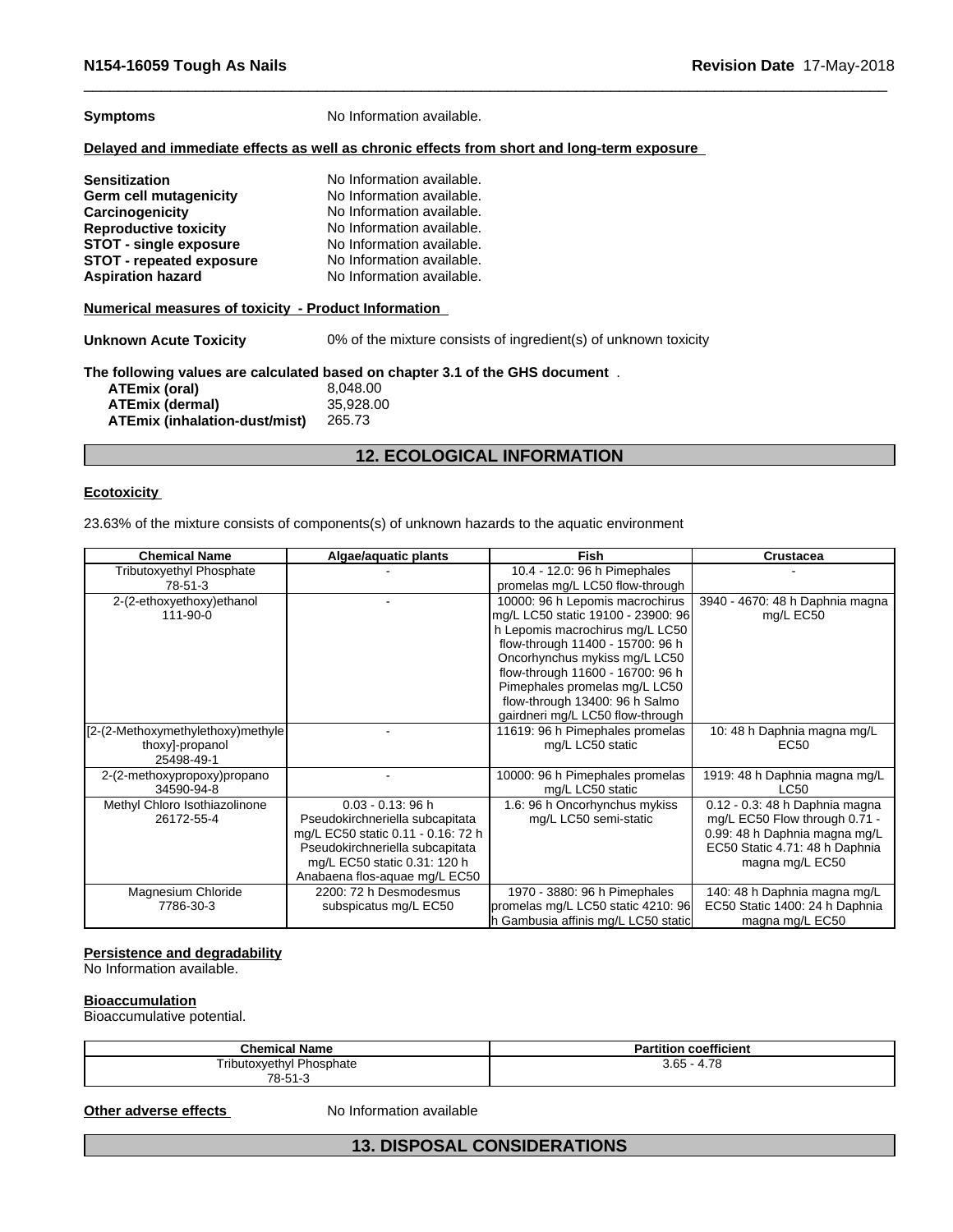#### **Waste treatment methods**

| <b>Disposal of wastes</b>     | Disposal should be in accordance with applicable regional, national and local laws and<br>regulations. |
|-------------------------------|--------------------------------------------------------------------------------------------------------|
| <b>Contaminated packaging</b> | Do not reuse container.                                                                                |

This product contains one or more substances that are listed with the State of California as a hazardous waste.

#### **14. TRANSPORT INFORMATION**

The basic description below is specific to the container size. This information is provided for at a glance DOT information. Please refer to the container and/or shipping papers for the appropriate shipping description before tendering this material for shipment. For additional information, please contact the distributor listed in section 1 of this SDS.

**DOT** Not regulated

**TDG** Not regulated

## **15. REGULATORY INFORMATION**

| <b>International Inventories</b> |          |  |
|----------------------------------|----------|--|
| <b>TSCA</b>                      | Complies |  |
| <b>DSL/NDSL</b>                  | Complies |  |

 **Legend:** 

 **TSCA** - United States Toxic Substances Control Act Section 8(b) Inventory  **DSL/NDSL** - Canadian Domestic Substances List/Non-Domestic Substances List

#### **US Federal Regulations**

#### **SARA 313**

Section 313 of Title III of the Superfund Amendments and Reauthorization Act of 1986 (SARA). This product contains a chemical or chemicals which are subject to the reporting requirements of the Act and Title 40 of the Code of Federal Regulations, Part 372

| <b>Chemical Name</b>                                          | <b>SARA 313 - Threshold Values %</b> |  |
|---------------------------------------------------------------|--------------------------------------|--|
| 2-(2-ethoxyethoxy) ethanol - 111-90-0                         | 1.0                                  |  |
| [2-(2-Methoxymethylethoxy)methylethoxy]-propanol - 25498-49-1 | 1.0                                  |  |
| Zinc ammonium carbonate -                                     | 0. ا                                 |  |
| <b>SARA 311/312 Hazard Categories</b>                         |                                      |  |
| Acute health hazard                                           | No                                   |  |
| <b>Chronic Health Hazard</b>                                  | No                                   |  |
| <b>Fire hazard</b>                                            | No                                   |  |
| Sudden release of pressure hazard                             | No                                   |  |
| <b>Reactive Hazard</b>                                        | No                                   |  |

#### **CWA (Clean WaterAct)**

This product does not contain any substances regulated as pollutants pursuant to the Clean Water Act (40 CFR 122.21 and 40 CFR 122.42)

#### **CERCLA**

This material, as supplied, does not contain any substances regulated as hazardous substances under the Comprehensive Environmental Response Compensation and Liability Act (CERCLA) (40 CFR 302) or the Superfund Amendments and Reauthorization Act (SARA) (40 CFR 355). There may be specific reporting requirements at the local, regional, or state level pertaining to releases of this material

#### **US State Regulations**

#### **California Proposition 65**

This product has been evaluated and does not require warning labeling under California Proposition 65.